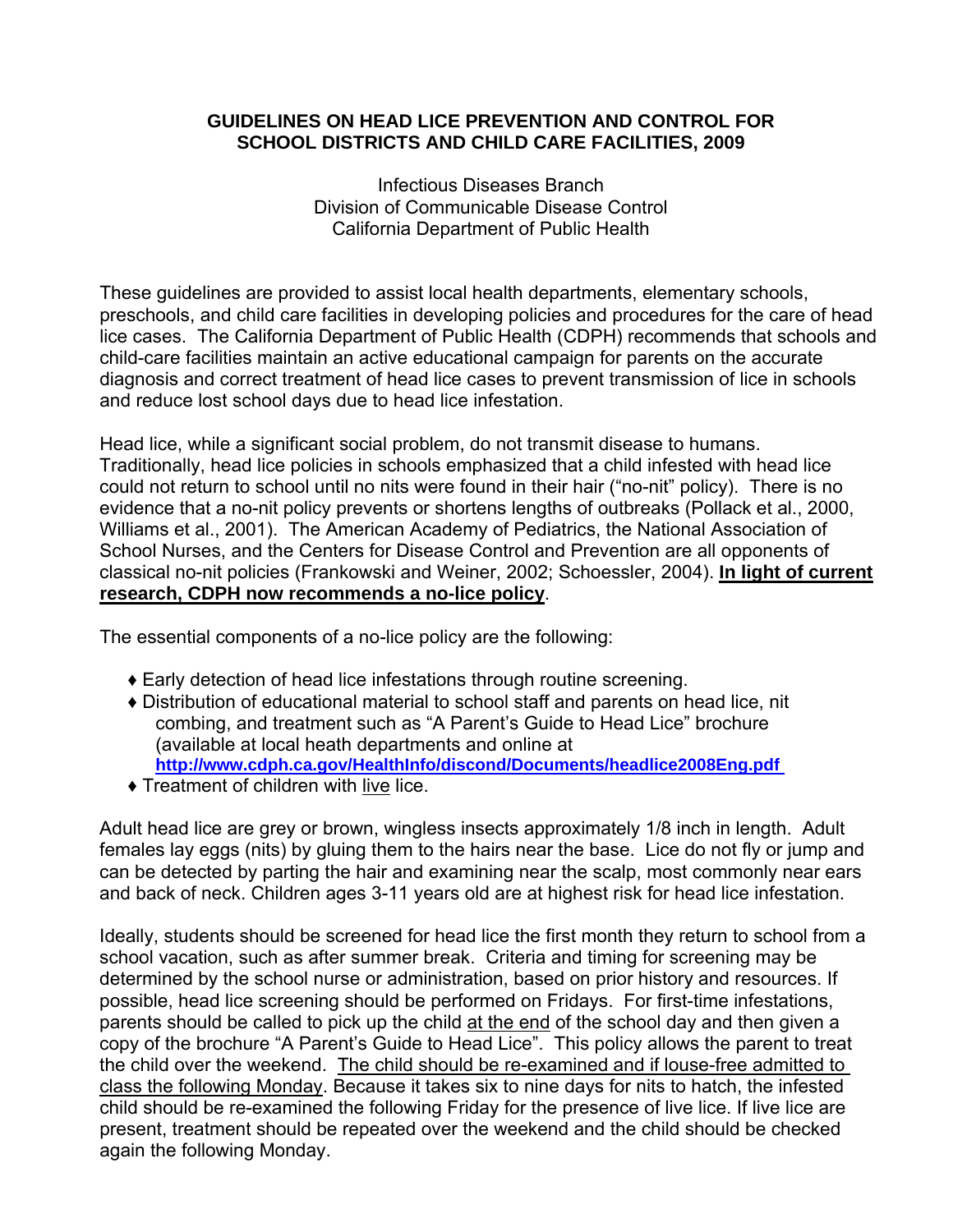DETECTION OF HEAD LICE. When a child is found with head lice, parents should be provided with educational material on head lice and the importance of treatment should be stressed. At home, all members of the family must be checked for head lice. While classroom or school-wide notification is not recommended after head lice have been detected in a student, this policy is at the discretion of the school nurse or administration.

CHRONIC CASES. If a child is found consistently infested with head lice, the child should be deemed a "chronic" head lice case. A chronic case is a child found infested during three separate months during a school year or for six consecutive weeks. It is important for schools to identify these children since their continuing infestations may signify other family or socioeconomic problems. These chronic cases should be reported to the school attendance review board and be addressed by a multidisciplinary work group. The work group could consist of representatives from the local health department, social services, the school (district) nurse, and other appropriate individuals to determine the best approach to identifying and resolving the family problems that impact the child's school attendance.

ENVIRONMENTAL CONTROL. Pesticide application to the school or home environment is not recommended. Adult lice usually die within two days without a blood meal. Always keep each child's hat and other clothing on separate hooks. Once a child is found infested with head lice, the classroom can be vacuumed once a day to decrease the remote possibility of transmission of head lice.

Pillows and other classroom items may have nits or lice on them but are very unlikely sources of infestation. They can be put in a dryer and run on hot for 20 minutes, drycleaned, or placed in sealed plastic bags for two weeks (nits take six to nine days to hatch) to kill hatching lice.

TREATMENT. Parents need to understand that the most important components of head lice control are a single treatment, then reapplication if live lice are found seven to ten days later. Nit combing should also be performed. Head lice that are resistant to some of the commonly used insecticides in head lice shampoos have been found in California and therefore not all lice may be killed by treatment. Combing and removal of nits may help to reduce the duration of infestation. CDPH recommends the combination of treatment and nit combing. Several brands of nit combs are available at local pharmacies. Flea combs also work well for nit combing and can be bought at pet stores. Treatment failure may be due to the misidentification of substance on the hair shaft as nits (i.e. dandruff, styling products, etc) or not realizing that it may take 8-12 hours for lice to die.

The current product of choice is permethrin (i.e. Nix®\*). Permethrin and pyrethrin treatments may be used to kill live lice but may need to be used again one week later to kill resistant or newly hatched lice. Results from a recent study of head lice in California indicate some lice populations are resistant to permethrin (Gao et al., 2003).

On April 9, 2009, Benzyl Alcohol Lotion (5%) received full market approval by the Food and Drug Administration as an additional prescription medication for the treatment of head lice. Benzyl Alcohol Lotion (5%) is approved for use in patients 6 months of age and older.

When two treatments with over-the-counter products have not worked, parents should be encouraged to talk to their doctor about a prescription for Ovide®\*. Ovide is now available to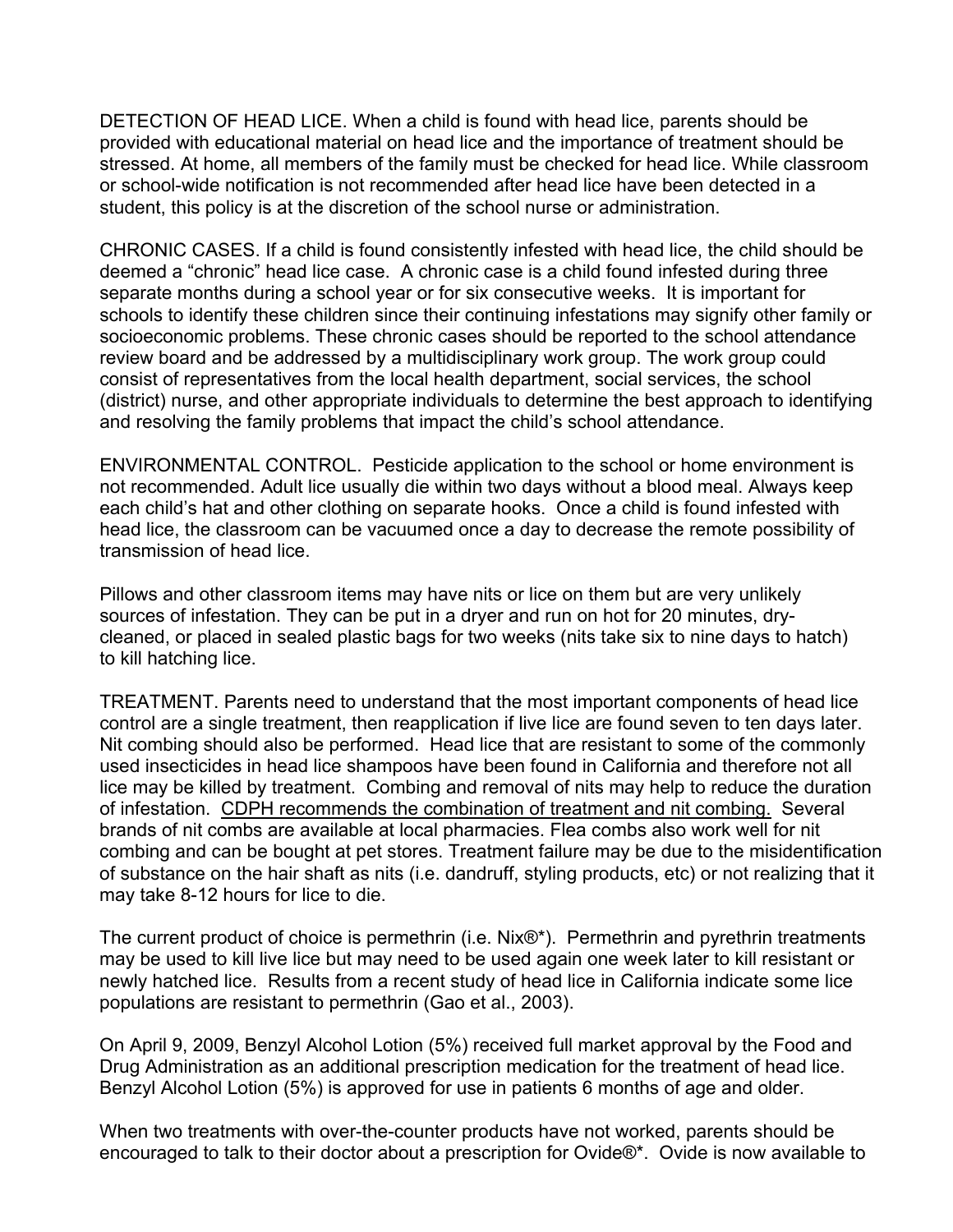Medi-Cal eligible families. Research has shown that Ovide®\*, a malathion product, is by far the most effective product on the market to kill lice (Meinking et al, 2001; Meinking et al, 2002).

California legislation prohibits the use of treatment products containing lindane (Kwell®\*).

There is no conclusive scientific evidence to support the use of products such as vinegar, isopropyl alcohol, enzyme-based compounds, tea tree oil, or other alternative products advertised to dissolve the glue on the nits (to ease their removal) or kill the nits. Similarly, there are no conclusive scientific data to support claims that mayonnaise, olive oil, melted butter, petroleum jelly, or other current commercial products on the hair "suffocate" the nits and lice. Drowning lice is also an ineffective way to kill lice (Takano-Lee et al., 2004).

Please contact your local health department for more information. The list of references cited in this document is attached. These guidelines, the brochure "A Parent's Guide to Head Lice" and other CDPH publications can be found under the Vector-Borne Disease Section heading at the following website:

**http://www.cdph.ca.gov/healthinfo/discond/Pages/HeadLice.aspx** 

The brochure "A Parent's Guide to Head Lice" in Spanish can be found at this link: **http://www.cdph.ca.gov/HealthInfo/discond/Documents/Headlice2008SPA.pdf** 

\*Use of this product name does not imply commercial endorsement by the California Department of Public Health.

(The next page is a list of the references cited in these guidelines. Copyright laws prevent us from making copies of these publications available to you.)